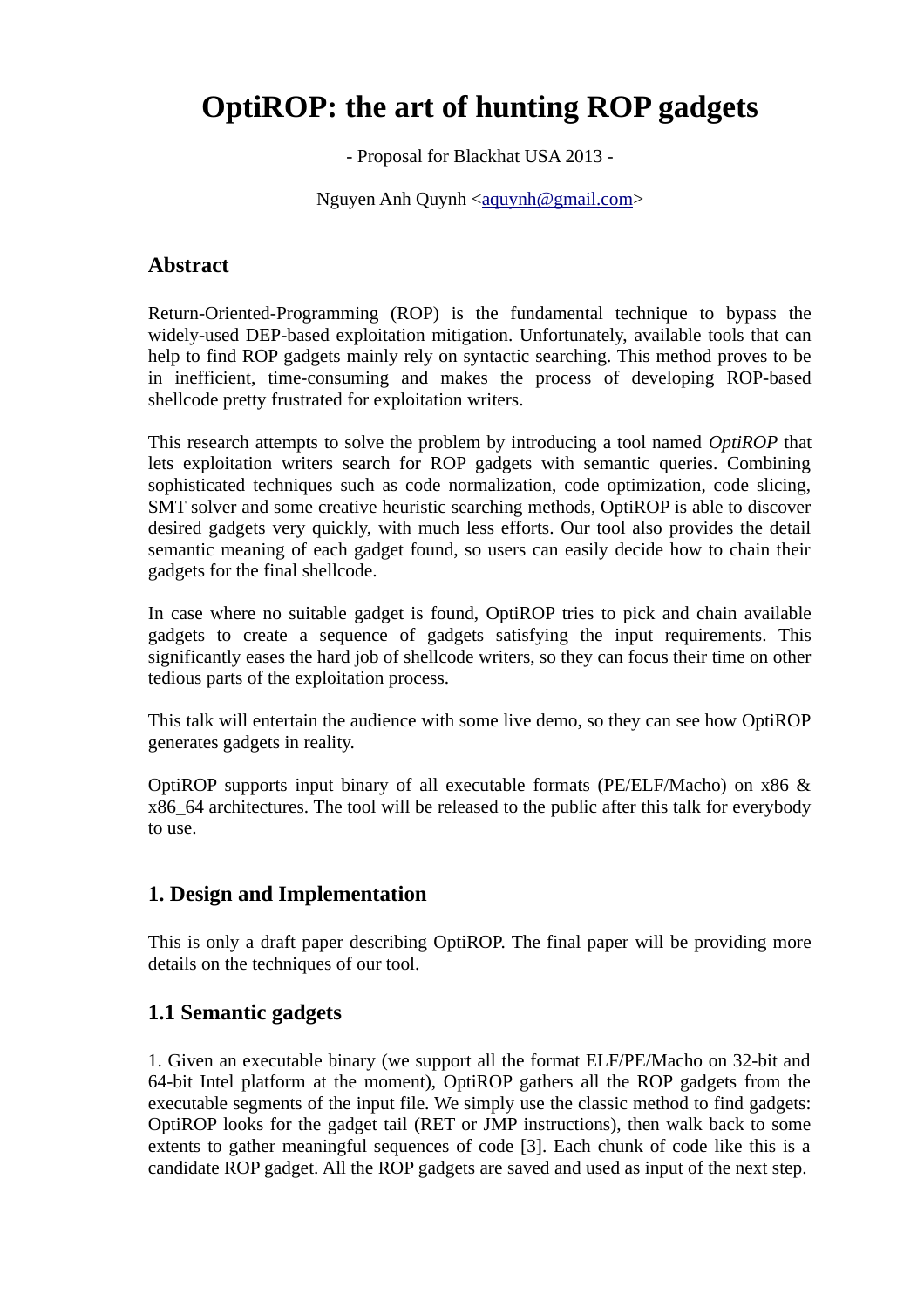2. OptiROP normalize all the ROP gadgets using LLVM IR [5]. We use LLVM framework to translate the machine code in each gadget into LLVM IR, and preserve the code semantics (Reference to Intel manual is a must at this step). At the output of this stage, for each ROP gadget we have a corresponding LLVM bitcode.

3. We run all the LLVM bitcode of gadgets through LLVM optimizers to remove junk code present after the normalized process [4]. This step optimizes the bitcode to be more compact, so it is easier/faster for the SMT solver to process the SMT queries deriving from the LLVM bitcode in the next stage.

4. We translate all the LLVM bitcode to SMT formula, so we have a formula for each original ROP gadget. We developed a LLVM pass for this process [6], and this pass analyzes the bitcode, then converts each LLVM instruction to Z3 formula [2] . All the original ROP gadgets and their SMT formulas are bundled together, and saved in the same place for searching later on.

5. Given a semantic query from user, the query is compiled to LLVM IR and its SMT formula is also generated like with the ROP gadgets. This is called *user formula* for brevity. Then one by one, on each SMT formula of the gathered ROP gadget (called *saved formula* for brevity), the SMT solver Z3 will be used to verify the equivalence of the saved formula and the user formula. The equivalent result confirms that this is the desired gadget, and the will be presented to user as searching result.

6. Semantic searching is much slower than syntactic searching, unfortunately. To improve the performance of the finding process, we have a simple observation: the most expensive operation in the whole system presented above is the equivalent verification step done by the SMT solver (Note that the steps from gathering gadgets to generating SMT formulas for them can be performed only once, and in advance, so we do not take that into account). For this reason, we should always use some quick and cheap heuristic verification methods first, and use SMT solver only if we cannot avoid that. In case we must run the solver, we try to simplify the formula as best as we can, so the solver only has to deal with simple equation, which can significantly improve the speedup the verification routine.

Guidance by these ideas, we use following methods, sorted by the order of execution.

(I) We quickly check for the registers that are modified at the output of each saved formula. Quick pattern matching can eliminate the formulas that do not clobber the same set of modified registers in the user formula. This simple trick immediately removes a lot of candidate gadgets in early stage, thus save a lot of time. Some evaluations told us that this step can remove up to 80% gadgets.

(II) We always want the shorter gadgets, so the next technique is to check to see if the verified gadget contains as its postfix some already-matched gadget. If so, we can discard this gadget right away. This trick can remove up to 10% gadgets in some experiments.

(III) All the saved formula actually includes a lot of "code" that are not related to the user query, thus can be removed without causing any impact to the equivalence checking. For example, a gadget might change EAX and EBX registers at the same time. But if the query only cares about EAX, all the code related to other registers (EBX and ESP in this case) can be removed from the formula. From this observation, we eliminate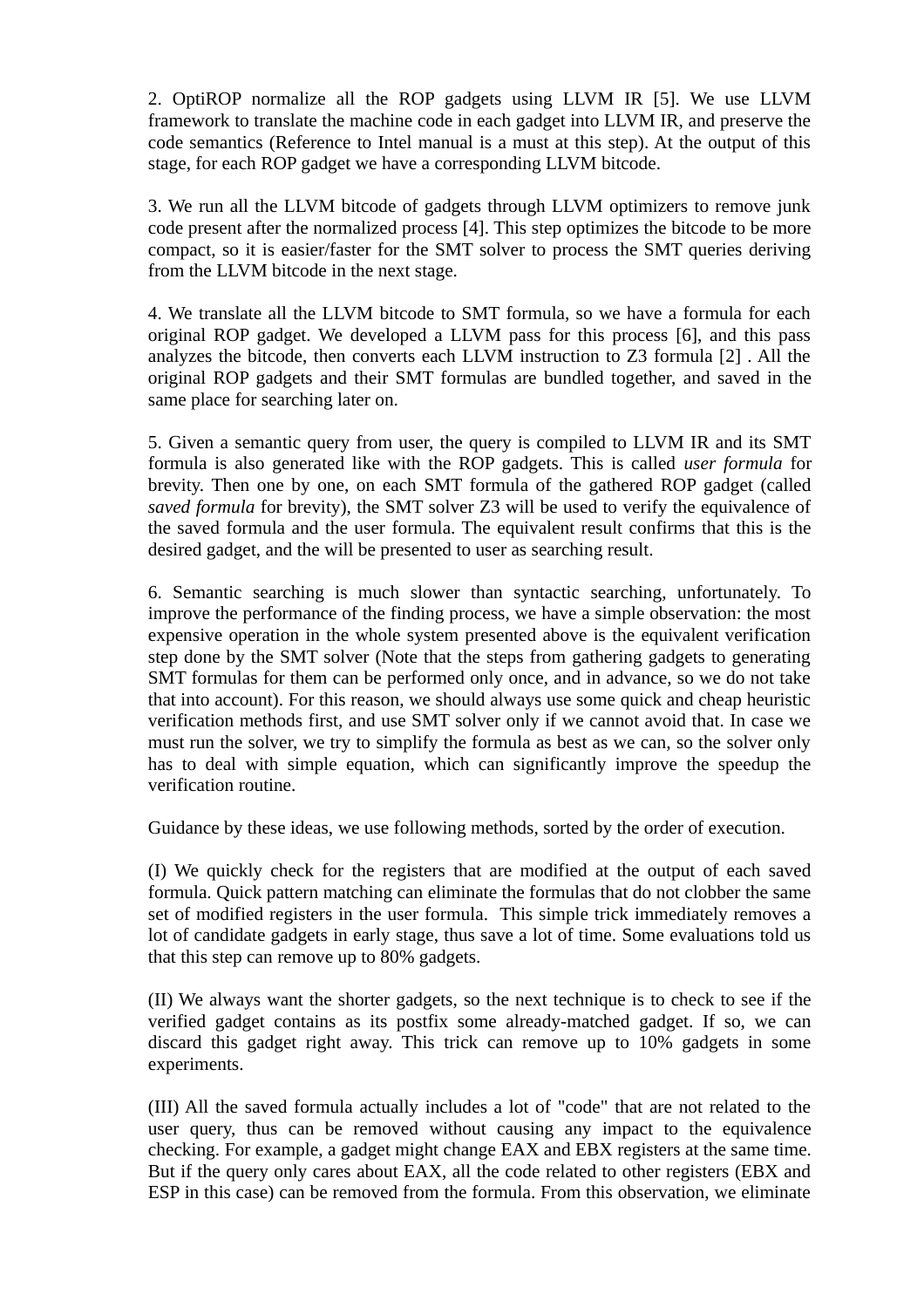all the "unrelated code" using the code slicing technique [7]. The code slicing technique will be run on the formula, and cleaned formula becomes much more compact, thus easier to be processed by the SMT solver. This trick alone can amazingly speed up the performance of the verification process up to 300% in some of our experiments.

(IV) We can avoid repeatedly verifying the slices by caching all the verified slice, and see if the same slice is already checked before running it through the SMT solver. Our experiments show that quite a lot of slices are shared between gadgets, and this trick can helps us cut the number of times running SMT solver by half in many cases.

(V) We observed that in some cases, the already-present logical constraint in the saved formula is also what we need to prove the equivalence. A prominent example is the time when we want to find the gadgets that move ESP register up by some concrete distance (like  $ESP = 0x20$ ). The constraint on ESP is always present there in gadgets due to the RET instruction present at the end of them. So rather than proving the equivalence, we can simply append above constraint (ESP  $+= 20$ ) to the saved formula, and verify its validity. This method avoids the high expense of the *Exists* quantifier of equivalence verification, therefore much faster. Experiments showed that this trick can improve the performance by over 650% when applied.

# **1.2 Chain gadgets**

Sometimes, OptiROP cannot find any suitable gadget from available gadgets. In this case, OptiROP can pick and chain some gadgets to have a sequence of gadgets performing desired request.

(I) OptiROP classifies the gadgets according to their semantics. We did this by generating the SMT formulas for all the gadgets, then verify them against a group of gadget types such as: copying concrete value to registers, copy register to register, load/store register from/to memory, arithmetic operations and execution branches.

With each gadget, OptiROP also saves information on the regiters being modified, and impact to memory (like stack). This is useful to chain the gadgets in the next step.

(II) Upon the user request, we try to combine the gadgets following on some rules proposed by [8]. The information on clobbered registers of each gadget is useful to match the gadgets so they are not incompatible.

(III) The candidate sequence of gadgets will be verified against the user request. This is done similar to how we check for the semantic equivalence of saved formula and user formula explained in the section 1.1. The matched gadgets will be present to user as result.

OptiROP has been implemented in Python and C++, which took about 10,000 lines of code. Attached in the appendix is a screen log of some OptiROP sessions, so the readers can see how OptiROP works in reality.

## **References**

- [1] LLVM project, http://www.llvm.org
- [2] Z3 solver, http://z3.codeplex.com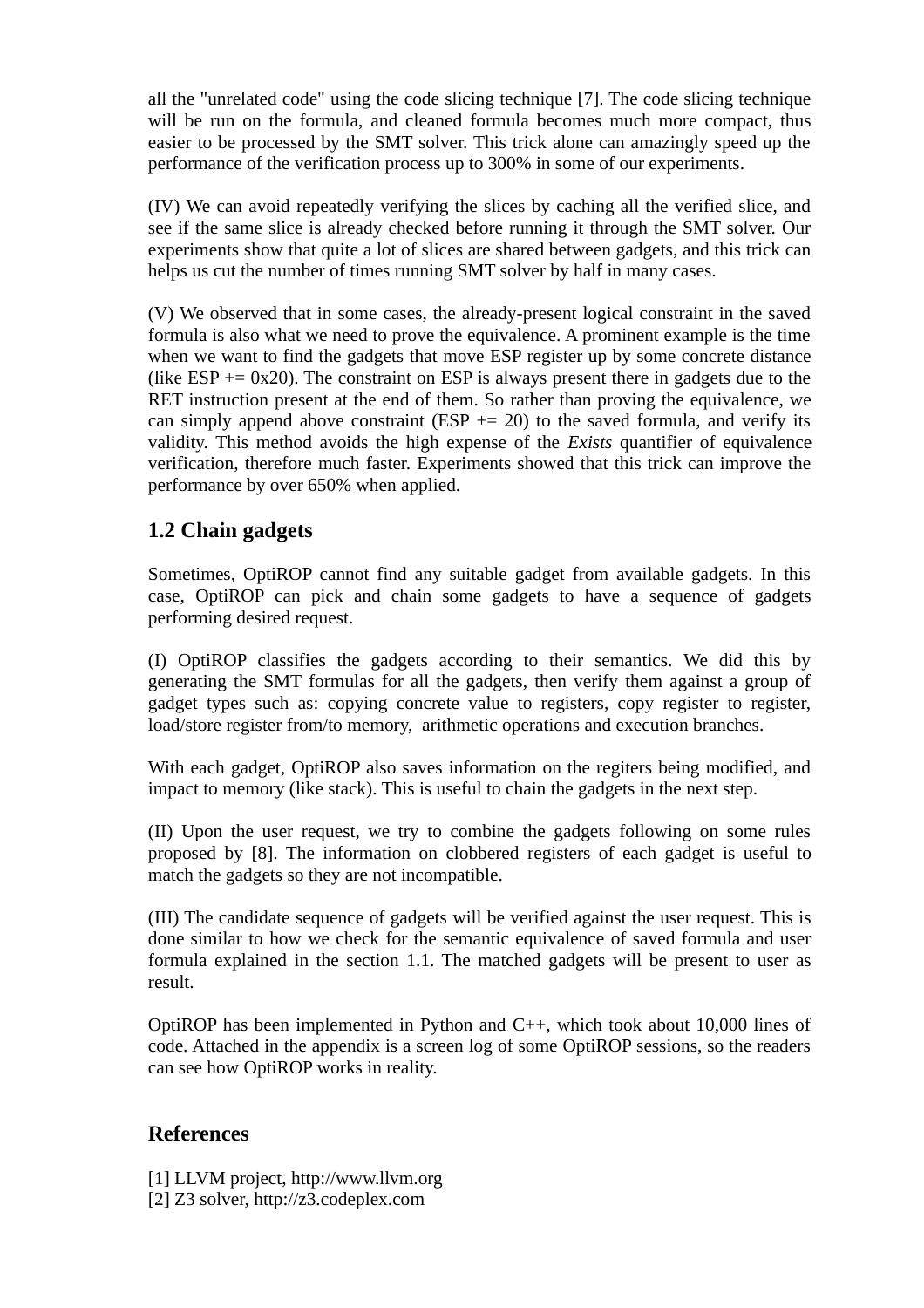[3] Shacham, H et all. "The Geometry of Innocent Flesh on the Bone: Return-into-libc without Function Calls (on the x86)". ACM CCS 2007.

[4] http://llvm.org/docs/Passes.html

[5] http://llvm.org/docs/LangRef.html

[6] http://llvm.org/docs/WritingAnLLVMPass.html

[7] Weiser, M. "Program slicing". Proceedings of the 5th International Conference on Software Engineering, March 1981.

[8] Homescu, A et all. "Microgadgets: Size Does Matter In Turing-complete Returnoriented Programming". Usenix WOOT 2012.

#### **Appendix**

Below is a screen log copied from a session of OptiROP. All the text following '#' on some lines are comments from the author, but not present in the real output.

quynh@laptop\$ ./optirop

Welcome to OptiROP version 1.0. By Nguyen Anh Quynh, 2012-2013 Type 'help' for quick introduction on the commands of the tool > help List of commands: - help: quick help on OptiROP commands - gen <file> [max-insn]: Generate gadgets for input binary - load <file>: Load already-gathered gadgets of a particular binary - constraint <condition>: List of constrainsts of the ROP gadgets to be found later - preserve <registers>: List of registers to be unmodified at the output of the ROP gadgets - badchars <chars>: List of bad characters that should not be present in the output gadgets - reset: Reset (clear) all the constraints, preserves and bad chars - search [max-insn]: Start searching for ROP gadgets. The limit of number of instructions is max-insn (unlimited by default) > gen ./bin-linux-32/libc-2.15.so 4 This takes a while, please wait .... done! Total gadgets: 30424 Non-duplicated gadgets: 4161 Time: 10m 26s  $>$  constraint EAX = 0  $OK$ , set constraint to  $EAX = 0$ > search Searching ... done.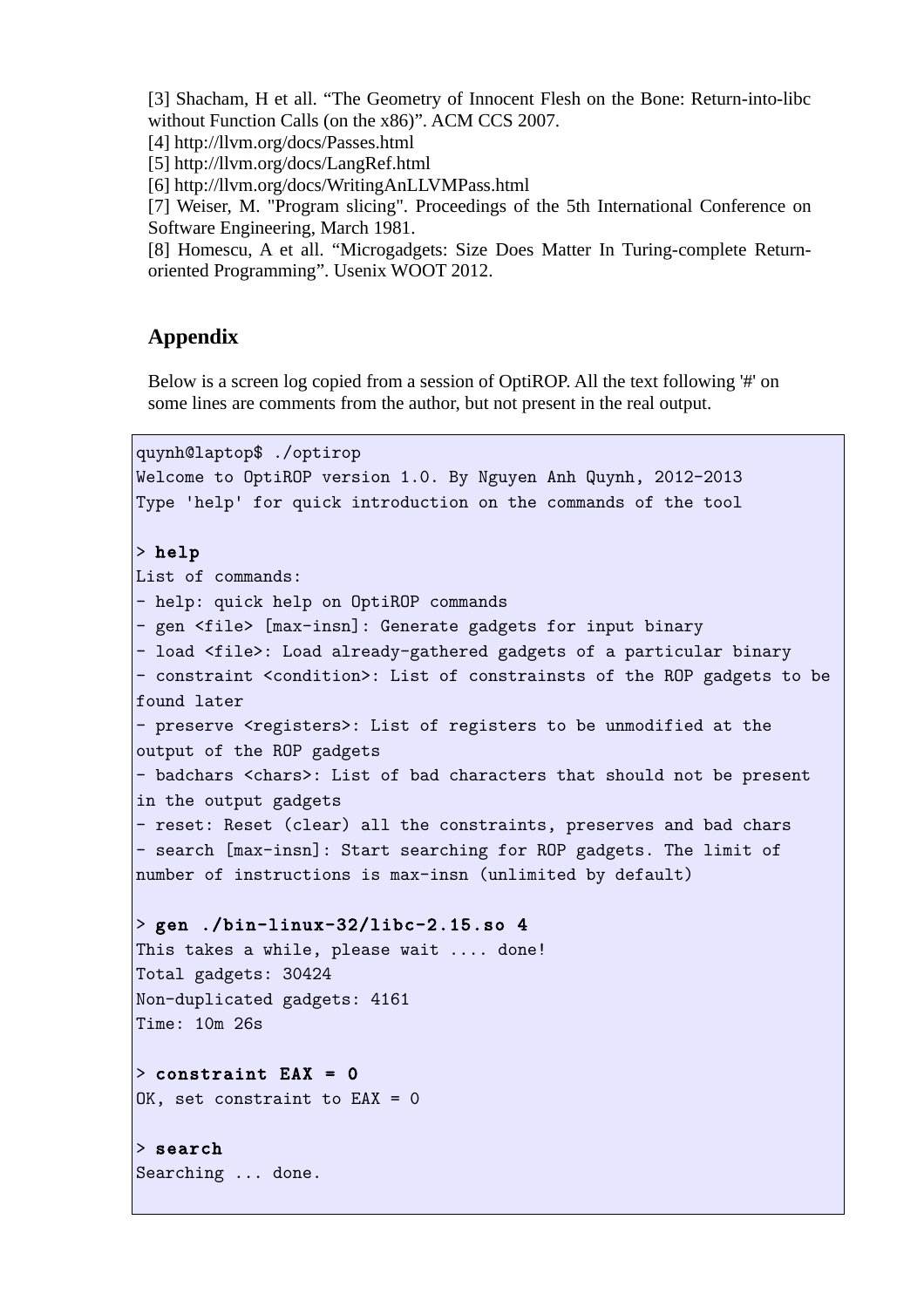```
 2df2e: xor eax, eax; mov esi, [esp+0x18]; add esp, 0x1c; ret 
      Modified registers: eax, esi, ZF, CF, SF, OF, AF 
      \text{esp} += 0x20
    2ec8b: xor eax, eax; pop esi; ret 
     Modified registers: eax, esi, ZF, CF, SF, OF, AF 
    2f0df: xor eax, eax; ret 
     Modified registers: eax, ZF, CF, SF, OF, AF 
      esp += 0x4 341fa: xor eax, eax; add esp, 0x8; ret 
     Modified registers: eax, ZF, CF, SF, OF, AF 
     \text{esp} += 0 \text{xc} 565d0: xor eax, eax; add esp, 0xc; ret 
     Modified registers: eax, ZF, CF, SF, OF, AF 
      essp == 0x10 69936: xor eax, eax; add esp, 0x1c; ret 
     Modified registers: eax, ZF, CF, SF, OF, AF 
      exp += 0x20 7ec09: xor eax, eax; pop ebx; ret 
     Modified registers: eax, ebx, ZF, CF, SF, OF, AF 
      \text{esp} += 0x8
   83485: xor edx, edx; mov eax, edx; ret 
     Modified registers: eax, edx, ZF, CF, SF, OF, AF 
      \text{esp} += 0x4
   14868b: mov edi, 0x0; lea eax, [edi]; pop edi; ret 
     Modified registers: eax, edi 
      \text{esp} += 0x8
Gadgets sent through SMT solver: 932 
Gadgets found: 9 
> preserve ESI, EDX 
OK, preserve registers ESI, EDX 
> search 
Searching ... done 
    2f0df: xor eax, eax; ret
```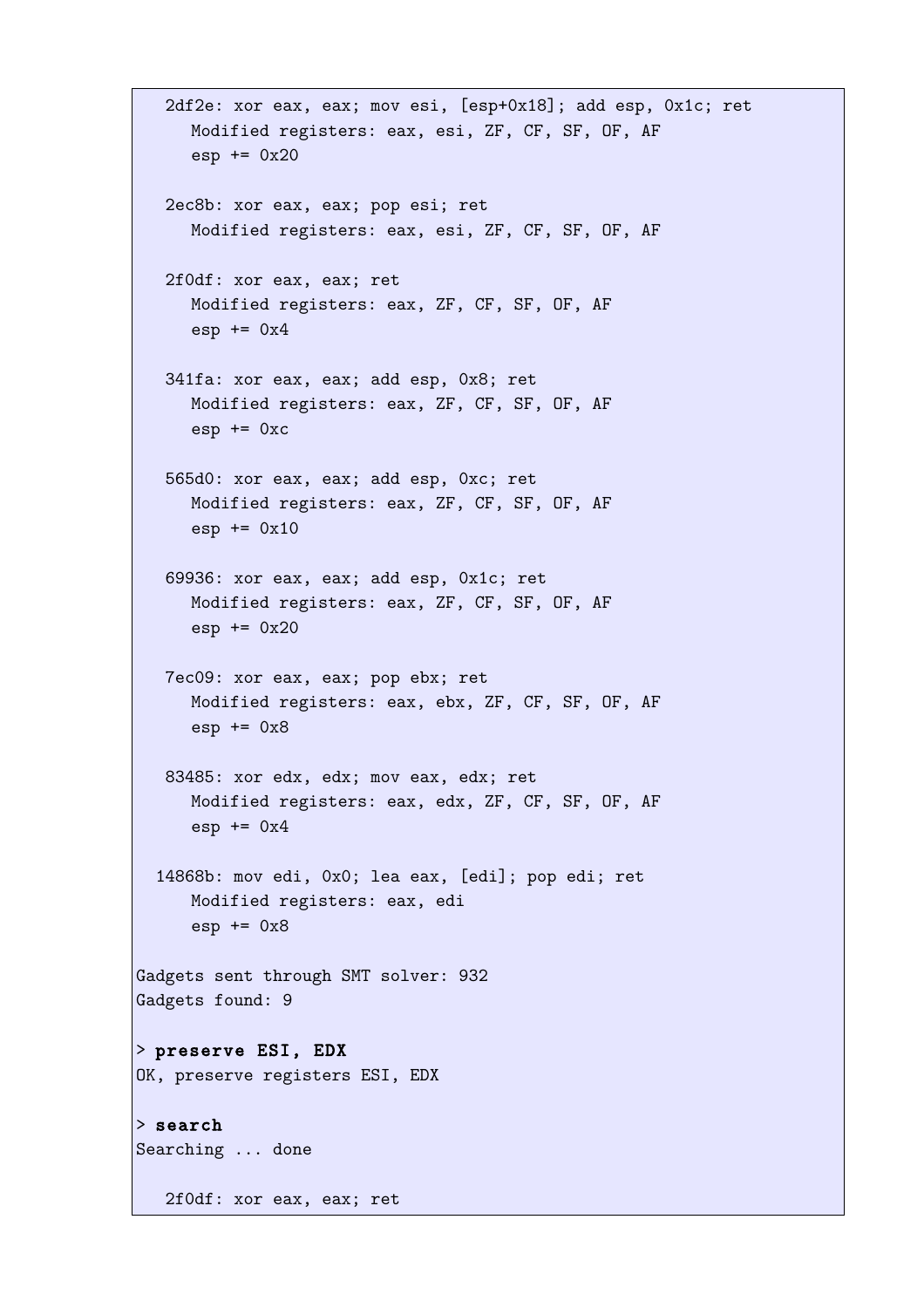```
Modified registers: eax, ZF, CF, SF, OF, AF 
      \text{esp} += 0x4
    341fa: xor eax, eax; add esp, 0x8; ret 
     Modified registers: eax, ZF, CF, SF, OF, AF 
      \text{esp} += 0 \text{xc} 565d0: xor eax, eax; add esp, 0xc; ret 
      Modified registers: eax, ZF, CF, SF, OF, AF 
      exp += 0x10 69936: xor eax, eax; add esp, 0x1c; ret 
     Modified registers: eax, ZF, CF, SF, OF, AF 
     exp += 0x20 7ec09: xor eax, eax; pop ebx; ret 
     Modified registers: eax, ebx, ZF, CF, SF, OF, AF 
      \text{esp} += 0x8
   14868b: mov edi, 0x0; lea eax, [edi]; pop edi; ret 
     Modified registers: eax, edi 
      \text{esp} += 0x8
Gadgets sent through SMT solver: 787 
Gadgets found: 6 
> constraint EAX = 0; CF = 0OK, constraint EAX = 0; CF = 0
> search
Searching ... done 
    2f0df: xor eax, eax; ret 
     Modified registers: eax, ZF, CF, SF, OF, AF 
      \text{esp} += 0x4
    341fa: xor eax, eax; add esp, 0x8; ret 
     Modified registers: eax, ZF, CF, SF, OF, AF 
      esp += 0xc 565d0: xor eax, eax; add esp, 0xc; ret 
     Modified registers: eax, ZF, CF, SF, OF, AF 
      exp += 0x10 69936: xor eax, eax; add esp, 0x1c; ret
```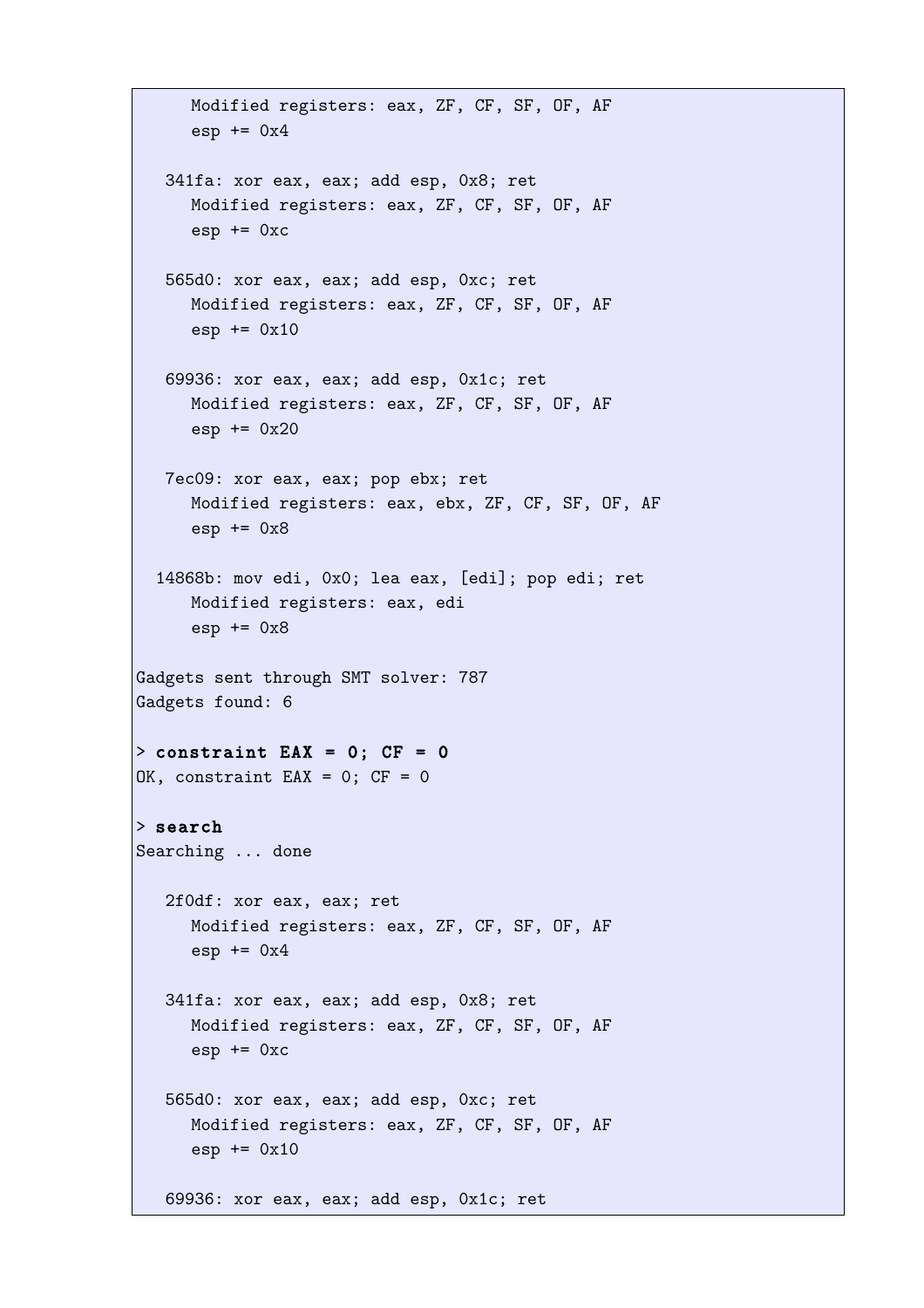```
Modified registers: eax, ZF, CF, SF, OF, AF 
      \text{esp} += 0x20
    7ec09: xor eax, eax; pop ebx; ret 
      Modified registers: eax, ebx, ZF, CF, SF, OF, AF 
      \text{esp} += 0x8Gadgets sent through SMT solver: 787 
Gadgets found: 5 
> reset
OK, reset all the constraints and preserve to None 
> constraint EAX = EDX
OK, set constraint to EAX = EDX 
> search
Searching ... done 
    2f279: mov eax, edx; ret 
     Modified registers: eax 
    2fcdb: mov eax, edx; pop edi; pop ebp; ret 
     Modified registers: eax, edi, ebp 
      \text{esp} += 0 \text{xc} 55d54: mov eax, edx; add esp, 0x7c; ret 
     Modified registers: eax, ZF, CF, SF, OF, AF 
      esp += 0x80 
    6c8d2: mov eax, edx; pop esi; ret 
     Modified registers: eax, esi 
      \text{esp} += 0x8
    7d30e: xchg edx, eax; add [eax], eax; add bh, dh; ret 0x3 
      Modified registers: eax, ebx, edx, ZF, CF, SF, OF, AF 
      \text{esp} += 0x7
    8a1a4: lea eax, [edx]; pop edi; ret 
     Modified registers: eax, edi 
      \text{esp} += 0x8
    8a2e4: lea eax, [edx]; ret 
     Modified registers: eax 
      \text{esp} += 0x4
```